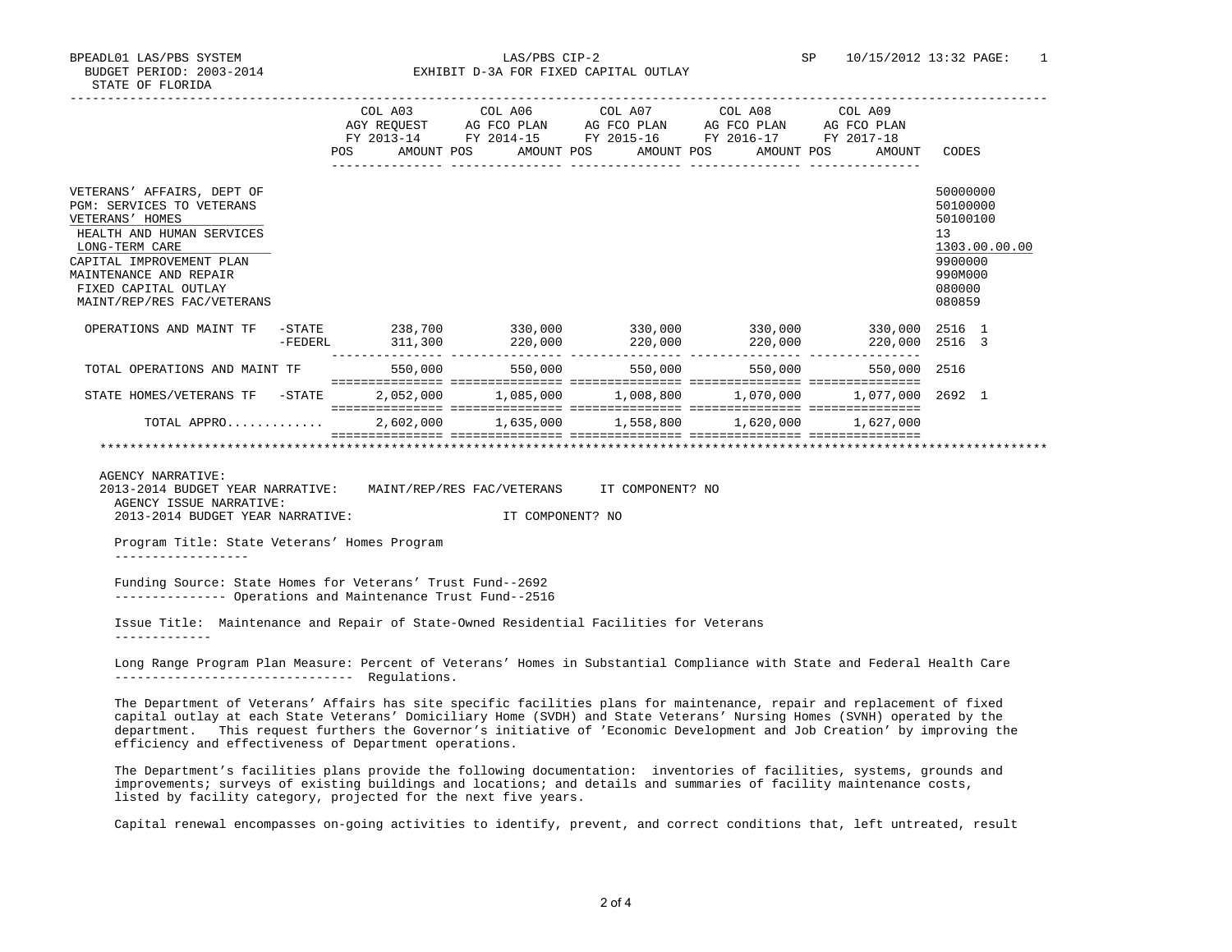BPEADL01 LAS/PBS SYSTEM LAS/PBS CIP-2 SP 10/15/2012 13:32 PAGE: 2 BUDGET PERIOD: 2003-2014 EXHIBIT D-3A FOR FIXED CAPITAL OUTLAY

|                                                                                                                           | COL A03<br>AGY REOUEST<br>FY 2013-14<br>AMOUNT POS<br>POS. | COL A06<br>AG FCO PLAN<br>FY 2014-15<br>AMOUNT POS | COL A07<br>AG FCO PLAN<br>FY 2015-16<br>AMOUNT POS | COL A08<br>AG FCO PLAN<br>FY 2016-17<br>AMOUNT POS | COL A09<br>AG FCO PLAN<br>FY 2017-18<br>AMOUNT | CODES                                                   |
|---------------------------------------------------------------------------------------------------------------------------|------------------------------------------------------------|----------------------------------------------------|----------------------------------------------------|----------------------------------------------------|------------------------------------------------|---------------------------------------------------------|
| VETERANS' AFFAIRS, DEPT OF<br>PGM: SERVICES TO VETERANS<br>VETERANS' HOMES<br>HEALTH AND HUMAN SERVICES<br>LONG-TERM CARE |                                                            |                                                    |                                                    |                                                    |                                                | 50000000<br>50100000<br>50100100<br>13<br>1303.00.00.00 |
| CAPITAL IMPROVEMENT PLAN<br>MAINTENANCE AND REPAIR                                                                        |                                                            |                                                    |                                                    |                                                    |                                                | 9900000<br>990M000                                      |

 in a reduction or elimination of serviceable component systems. Capital renewal projects are funded through the State Homes for Veterans Trust Fund (2692). Active capital renewal is necessary to properly maintain current and anticipated buildings and systems. The facility maintenance program implemented by department is designed to extend the service life of the Veterans' Homes while maintaining an appropriate and safe environment for the residents. This proactive approach ensures attainment of 30-year life cycles for the facilities, with nominal year-to-year maintenance. However, this approach cannot foresee changes driven by code revisions, mandated program changes, and shifting population needs.

 Capital Renewal is subcategorized into building system, central utility system, special system, and campus system. The building system is comprised of electrical, envelope, interior, mechanical, plumbing, roof, site, structural and special categories. The central utility system is comprised of cogeneration, cooling generation and distribution, electrical distribution, heating generation and distribution, landfill, water treatment and distribution, and water treatment. The campus system is comprised of drainage and grounds, road system paving, and other paving.

 The continuation of this funding gives the department the capability to more rapidly and adequately respond to emergency repair requirements at facilities which house critical care residents.

 Unfavorable consideration of this request would jeopardize the safety and quality of care provided in the State Veterans' Homes.The Fiscal Impact table below provides estimated fiscal impact of the issue and indicates the source of the funds [GR or TF (Specify TF)].

| State Veterans' Home                  | FY 2013-14  | FY 2014-15 | FY 2015-16 | FY 2016-17 | FY 2017-18 |
|---------------------------------------|-------------|------------|------------|------------|------------|
| Lake City SVDH (Columbia County)      | \$540,000   | \$188,500  | \$200,000  | \$150,000  | \$110,000  |
| Daytona Beach SVNH (Volusia County)   | 382,000     | 52,000     | 102,500    | 100,000    | 150,000    |
| Land o' Lakes SVNH (Pasco County)     | 259,000     | 150,000    | 46,000     | 450,000    | 150,000    |
| Pembroke Pines SVNH (Broward County)  | 340,000     | 273,000    | 240,000    | 90,000     | 20,000     |
| Panama City SVNH (Bay County)         | 244,000     | 156,500    | 190,300    | 120,000    | 297,000    |
| Port Charlotte SVNH(Charlotte County) | 202,000     | 165,000    | 130,000    | 60,000     | 250,000    |
| St. Augustine SVNH (St. Johns County) | 85,000      | 100,000    | 100,000    | 100,000    | 100,000    |
| CIP Sub Total:                        | \$2.052.000 | 1,085,000  | 1,008,800  | 1,070,000  | 1,077,000  |